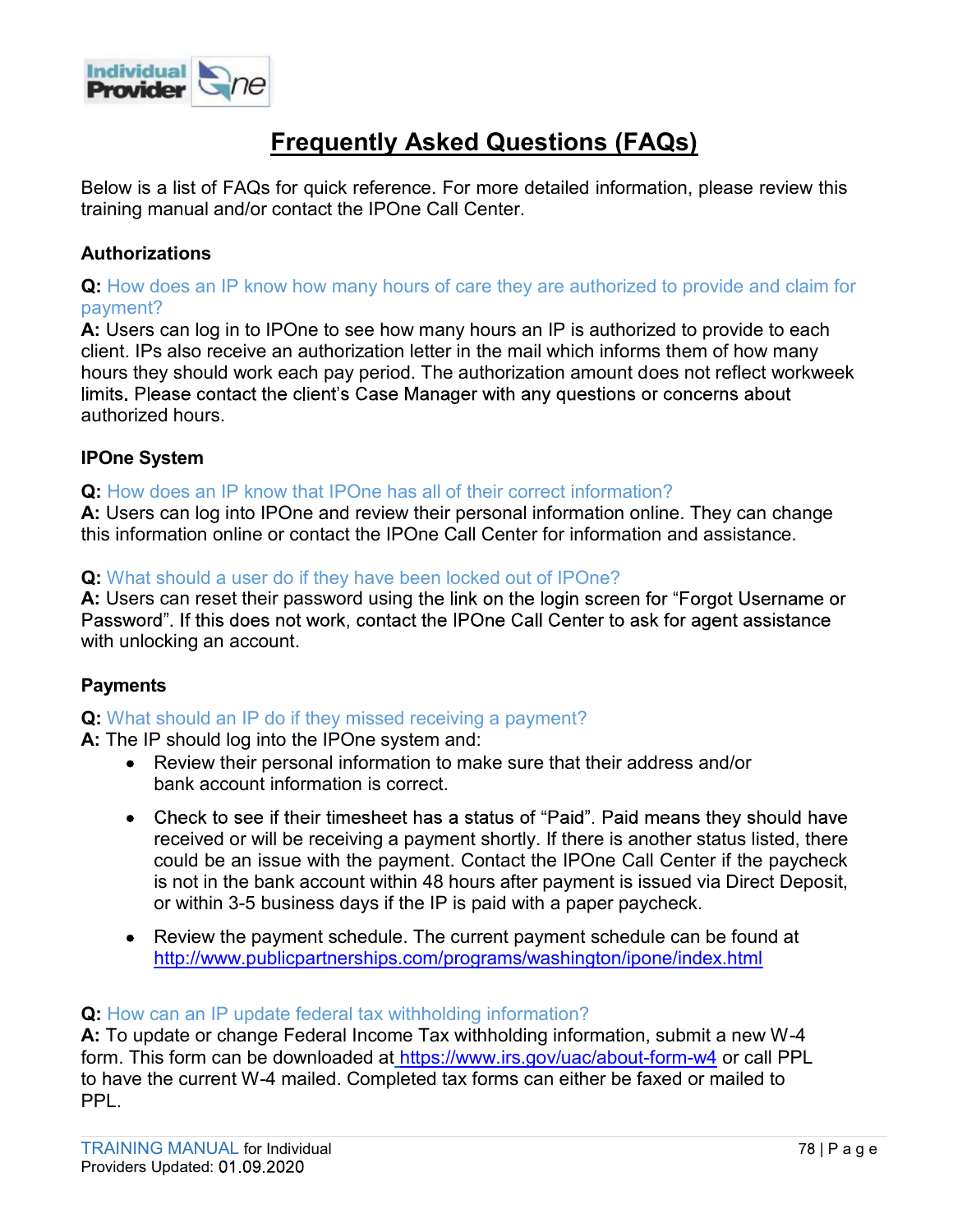

#### Q: How can IPs update their employment tax withholding?

A: To request an exemption to employment taxes the IP will need to submit a new Application for Employment Tax Exemptions Based on Age, Student Status, and Family Relationship form. This form can be downloaded at

http://www.publicpartnerships.com/programs/washington/ipone/documents/training/IPOn e%20Application%20for%20Tax%20Exemptions.pdf or call PPL to have the current form mailed. Completed tax forms can either be faxed or mailed to PPL.

#### Q: How can IPs change their direct deposit set-up?

A: IPs can log into IPOne to change their Direct Deposit setup. They can also obtain a direct deposit form by contacting the IPOne Call Center team to request a paper form.

#### Q: How can IPs view or print Earnings Statements for each payday?

**Example 12:**<br> **A:** To request an exemption to employment tax withholding?<br> **A:** To request an exemption to employment taxes the IP will need to submit a new<br>
Application for Employment Tax Exemptions Based on Age, Student computer and would like their Earnings Statements mailed to them, they can check the box to request this on the Electronic Payment form in the Welcome Packet. If they would like to obtain past Earnings Statements without logging into the IPOne portal, they can contact the IPOne Call Center to make this request.

#### Q: How can IPs request wage verification?

A: IPs must request wage verification by sending a written request by fax or mail to IPOne. The fax number is 1-855-901-6904 or the request can be mailed to:

Public Partnerships, LLC WA IPOne 7776 S Pointe Pkwy W, Suite150 Phoenix, AZ 85044

#### **Deductions**

**Q:** What is the difference between the 'Health & Welfare Deduction' and 'Health and Welfare,

A: The 'Health & Welfare Deduction' is the amount deducted for the health insurance option selected during enrollment. This monthly premium amount is collected in full by IPOne. 'Health and Welfare. Var' is the variable cost-share health benefit amount that is determined by the Health Benefits Trust (HBT). It is deducted by IPOne based on the data IPOne receives from HBT about the coverage selected. **Deductions**<br> **Q:** What is the difference between the 'Health & Welfare Deduction' and 'Health and Welfare,<br>
Var' description lines on my Earnings Statement?<br>
A: The 'Health & Welfare Deduction' is the amount deducted for

# Q: Who can an IP contact to change or correct the amount for 'Health and Welfare, Var' or

A: IPs can call the SEIU 775 Benefits Group at 1-866-371-3200 or visit their website at http://www.myseiubenefits.org. Agents there can assist the IP with the deduction amount and provide them with information about how to change the amount deducted.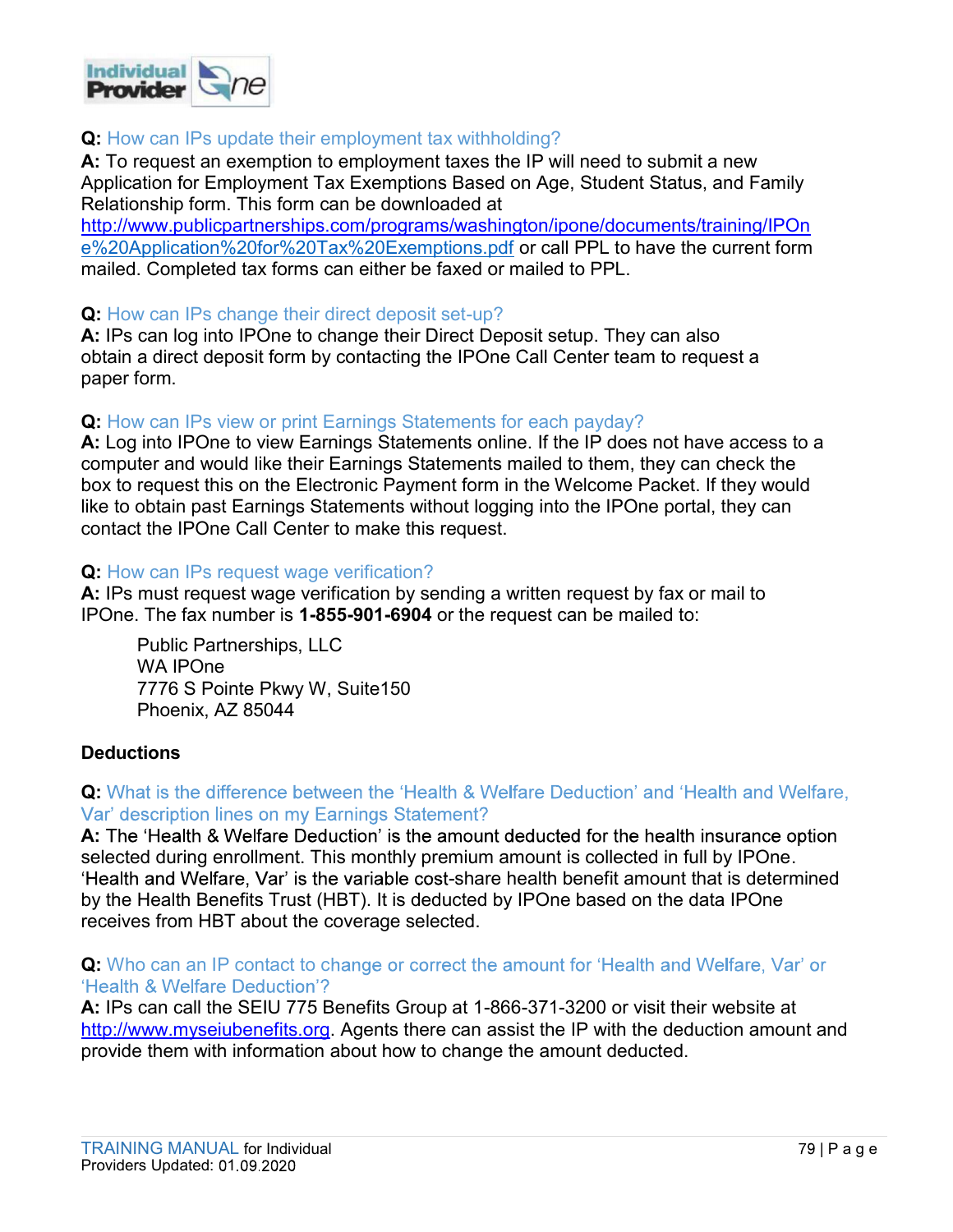

#### **Timesheets**

#### Q: How can IPs enter hours worked?

**Provider**<br> **A:** With IPOne, there are three ways to enter hours worked: online using a computer or tablet,<br>
A: With IPOne, there are three ways to enter hours worked: <u>online</u> using a computer or tablet,<br> **Q:** How do IPs **Provider**<br> **C** (1)<br> **C** (1)<br> **C** (1)<br> **C** (1)<br> **C** (1)<br> **C** (1)<br> **C** (1)<br> **C** (1)<br> **C** (1)<br> **C** (1)<br> **C** (1)<br> **C** (1)<br> **C** (1)<br> **C** (1)<br> **C** (1)<br> **C** (1)<br> **C** (1)<br> **C** (1)<br> **C** (1)<br> **C** (1)<br> **C** (1)<br> **C** (1)<br> **C** (1)<br> **C** 

# Q: How do IPs submit a timesheet for payment?

**A:** The best way to submit hours **Begin: Thursday 03/16/2017** Worked in IPOne is to electronically were not the substant Thursday submit an e-timesheet with the use of a computer or tablet. IPs can also fax **such a computation consumer and an absolution** and the second computer is a second and the second computer is a second computer is a second computation of the second computer is a se or mail paper timesheets if they do not have access to a computer.



A: The IP can log onto IPOne and

Call Center and the automated system will inform them of the status of the last submitted timesheet. A. Person is a timesheet is not a timesheet is not approved and the processed and the processes of the mesheet is not the timesheet status to see if it shows as 'Paid'. They can also call the IPOne Center and the automated me in Can log on in Droma and<br>the for the timesheet status to see if it shows as 'Paid'. They can also call the Center and the automated system will inform them of the status of the last su<br>sheet.<br>That are the different ti

### Q: What are the different timesheet statuses and what do they mean?

A: There are seven timesheet statuses and each serve a different purpose to help an Individual Provider understand where their timesheet is in the payment process. Below are the statuses and their meaning. Solution the different timesheet statuses and what do they mean?<br>Center and the allomated system will inform them of the status of the last submitted<br>sheet.<br>
That are the different timesheet statuses and cash serve a diffe That are the different timesheet statuses and what do they mean?<br>
nere are seven timesheet statuses and each serve a different purpose to help an<br>
idual Provider understand where their timesheet is in the payment process.

- payroll processing.
- by the system and is approved to be processed for payment.
- and received, but it has not yet been tested or reviewed for payroll processing.
- the "Error Message(s)" you may see IF you submit an electronic timesheet.
- 
- be paid on the next scheduled payday.
- past.

If a timesheet is not in one of these status, the provider should contact the Call Center for more information. 2. Approved (applies to electronic timesheets): A submitted timesheet has been reviewed<br>by the system and is approved to be processed for payrment.<br>3. In Processe applies to paper timesheets only): A paper timesheet has b